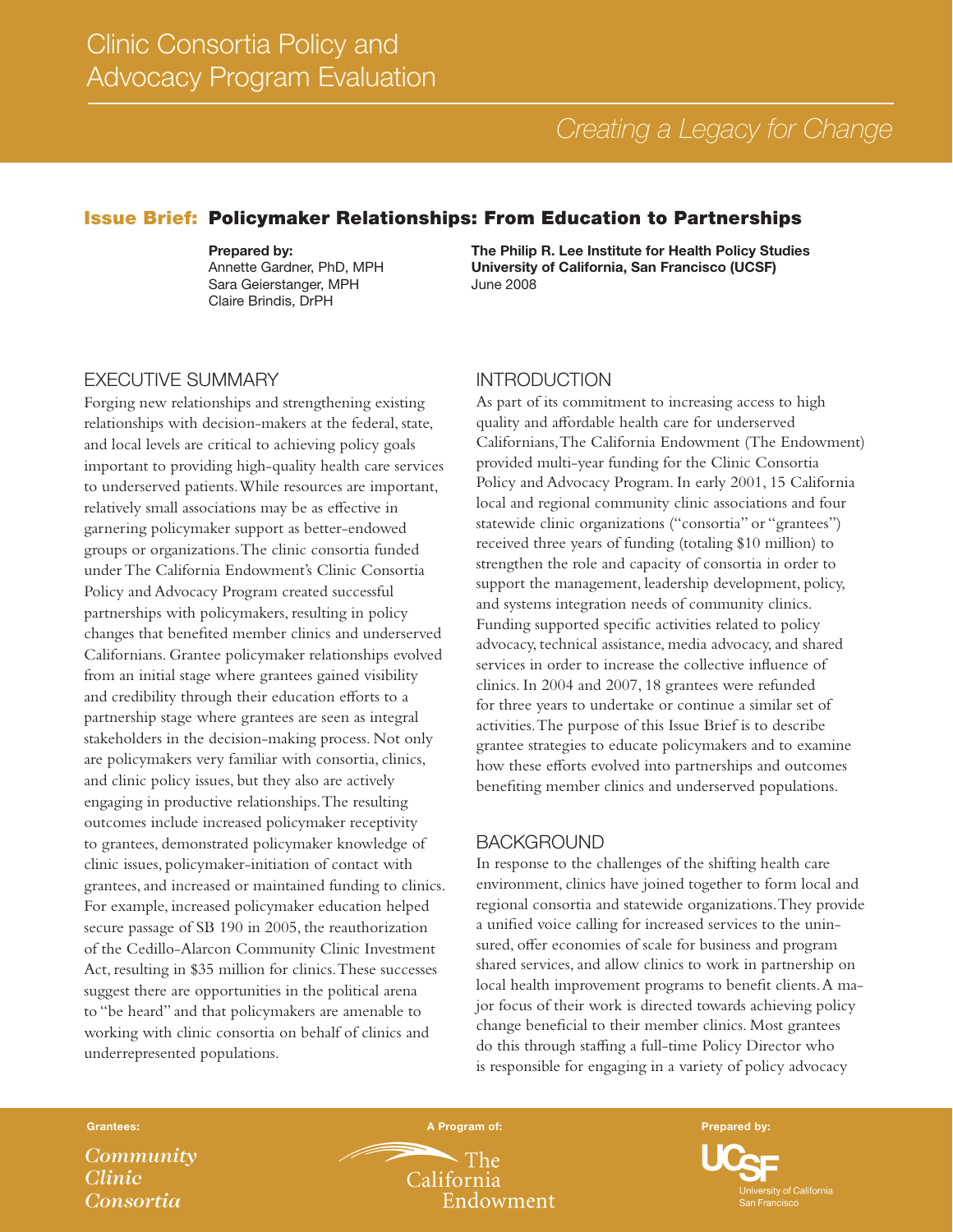activities, such as undertaking media advocacy campaigns, educating and mobilizing clinics and the broader community, and participating throughout the policy development and implementation process.

Some question whether relatively new and less affluent organizations can achieve policy change. However, the number and type of groups or organized interests continues to proliferate, as do their roles and responsibilities. Moreover, public officials are receptive and responsive to the demands of the smallest entity, recognizing that they are an inherent part of the policy process. The Consortia Policy and Advocacy Program afforded consortia the opportunity to lay the groundwork for developing enduring, consistent relationships with decision-makers at the federal, state, and local levels. For example, the local/regional consortia Policy Directors are able to attend events and participate on work groups and commissions. These relationships have matured to where clinic consortia are viewed by decision-makers as valuable, credible stakeholders, and they are increasingly likely to be sought out as partners on policy issues.

## METHODOLOGY

UCSF assessed the impact of grantee advocacy activities on policymaker relationships by interviewing 86 policymakers and community leaders, specifically their familiarity with consortia, clinic activities, and policy issues. Second, UCSF queried grantees about the most effective aspects of their relationships with policymakers, and how these relationships had evolved over time. Lastly, UCSF staff analyzed longitudinal data about the perceived effectiveness of grantee policy advocacy activities targeting policymakers, such as formal and informal contacts to increase decision-maker awareness of clinic policy issues.

## **FINDINGS**

The Clinic Consortia Policy and Advocacy Program has successfully helped grantees to create and strengthen policymaker relationships and ultimately improve policymaker awareness of clinic issues. Policymaker relationships evolved from an initial stage where grantees gained visibility and credibility through their education efforts to a partnership stage where grant-



ees are seen as integral stakeholders in the decision-making process. The following is a description of the most effective strategies undertaken by grantees to create and strengthen policymaker relationships, policymaker perceptions of these activities, and the outcomes resulting from these activities.

#### Policymaker Relationship-Building and Education Strategies: What Works Best

Although grantees engaged in a variety of policy advocacy activities throughout the grant period, grantees indicated that their most successful practice was establishing and maintaining relationships with policymakers and agency representatives. To this end, grantees engaged in several specific strategies:

- In-person meetings with policymakers were considered to be an effective strategy because it allowed grantees the opportunity to present recommendations directly, thereby establishing stronger relationships with policymakers. Such meetings made policymakers feel more vested in the success of the clinics. Many grantees also hosted events that focused on policymakers, such as clinic tours, policy forums, legislative breakfasts and luncheons, and annual conferences.
- The *provision of data-driven educational materials* was deemed very important. Most grantees used information, such as clinic data, in preparing documents that described utilization of clinic services, unmet needs in the community, and/or money saved from the provision of clinic services. Grantees disseminated issue briefs, Action Alerts, and fact sheets. Grantees emphasized the importance of brevity, commingling of clinic quantitative data with human-interest stories, and educating policymakers with data from their districts.
- Grantees also became *active in the policymaking process* by researching, tracking, and analyzing legislation, and serving on committees. Some grantees focused their efforts on specific policies at the state and/or local level through partnerships with other grantees or policymakers. They also branched out into different policy arenas, such as children's health care insurance coverage and mental health. (Please note that lobbying activities were not funded under this Program, and are assumed to be funded by other funding sources.)

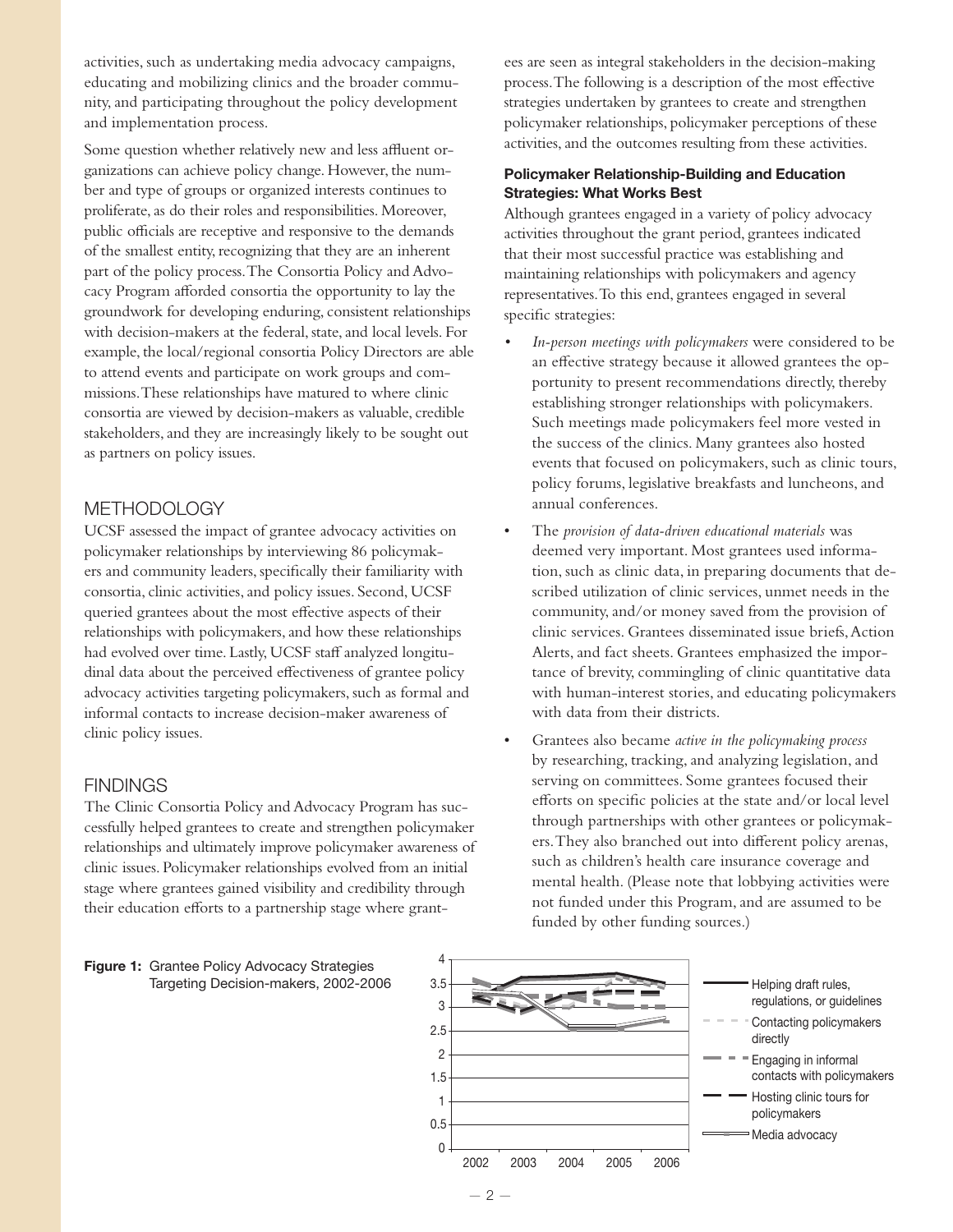The importance of targeting policymakers directly is corroborated by longitudinal data on the effectiveness of specific grantee strategies to educate and/or work with decision-makers. As described in **Figure 1**, strategies that involve in-person, ongoing contact with policymakers, such as helping draft rules, regulations, or guidelines, have increased in effectiveness over time while indirect strategies that preclude in-person contact, such as media advocacy, have decreased in effectiveness.

In sum, it is important to cultivate in-person, helpful relationships with decision-makers that contribute to their understanding of the needs of their constituents without inundating them with data. It also is important to develop technical expertise and work with policymakers in the policymaking process. Lastly, a combination of two or more strategies may be important to creating and deepening relationships with decision-makers.

#### Policymaker Awareness of Consortia and Clinic Policy Issues: High Familiarity

In 2003, two years after the implementation of the Clinic Consortia Policy and Advocacy Program, policymakers and community leaders reported being "very familiar" with *clinic consortia.* They had heard about the consortium through a variety of channels. The most common first contact was a call or visit initiated by the consortium Executive Director. Some had first heard of the consortium through professional contacts or general knowledge as a community member. Others began their relationship with the consortium by working on collaborative projects, attending meetings with the consortium staff, or helping to start the consortium.

Policymakers and community leaders were also familiar with *community clinic policy issues,* such as county and state support for community health clinics. Respondents overwhelmingly reported that consortia increased their awareness of how community clinics meet the health care needs of underserved populations. Many respondents cited the positive impact of consortia advocacy activities to secure funding for community clinics, such as from the Tobacco Master Settlement.

Consortia *educational events* targeting policymakers, such as legislative receptions, luncheons, breakfasts, and educational and policy forums, also had a positive impact on policymaker awareness. Respondents explained that the information gathered was helpful and that they appreciated being able to make and maintain connections with others in the field. Similarly, many recalled consortia *media activities* (such as a single article in the local news media or written materials distributed by consortia) and thought they were "very effective" at increasing their awareness of community clinic issues. Moreover, respondents reported that they used the information to educate others. They explained that personal stories as well as media messages that highlighted the breadth and availability of services were the most compelling message that consortia could provide to the public.

In sum, consortia achieved a high level of positive recognition by key local and state policymakers in 2003, creating the foundation on which to move their policy agenda forward. Moreover, policymakers gained a detailed understanding of clinics and their role in supporting the safety net, increasing the likelihood of future support for key clinic policy issues.

### Outcomes from Policymaker Education Efforts

Grantees achieved numerous interim and long-term outcomes as a result of their efforts to educate and develop relationships with policymakers, including:

- *Increased policymaker receptivity to grantees. California* Rural Indian Health Board (CRIHB) is now seen by the Federal Indian Health Service (IHS) as a key organization with which to partner. The IHS director traveled to California for the first time ever in response to CRIHB's formation of the California Tribal Epi-Center Collaborative.
- *Policymaker-initiated contact with grantees.* In Orange County, a local Supervisor regularly contacts the Coalition of Orange County Community Clinics (COCCC) with any questions about the health care safety net. Senator Spears' and Senator Boxers' offices call the California Family Health Council (CFHC) first with questions about women's or adolescent health care issues. Senator Ducheny asked the Council of Community Clinics (CCC) for input on how the Medi-Cal Waiver would impact community clinics.
- *• Demonstrated policymaker knowledge of clinic issues.* North Coast Clinic Network's (NCCN) State of the Clinics Address and Proclamation presentations reportedly increased as well as affirmed local policymaker awareness of the role of clinics and NCCN within their community. The Community Clinic Consortium Serving Contra Costa and Solano Counties West Contra Costa (C3) Healthcare District presentation raised the awareness of elected officials about the importance of community clinics and the challenges for patients in accessing care.
- Increased opportunities for grantee participation on commissions *and committees.* The California Primary Care Association's (CPCA) participation in the detailed negotiations with the state during the implementation of the Prospective Payment System (PPS) smoothed the transition from a cost-based reimbursement system to a fixed, capitated payment system under Medi-Cal. Alameda Health Consortium's (AHC) worked with member clinics and the Alameda Health Care Services Agency to develop an allocation methodology for Measure A safety net funding.